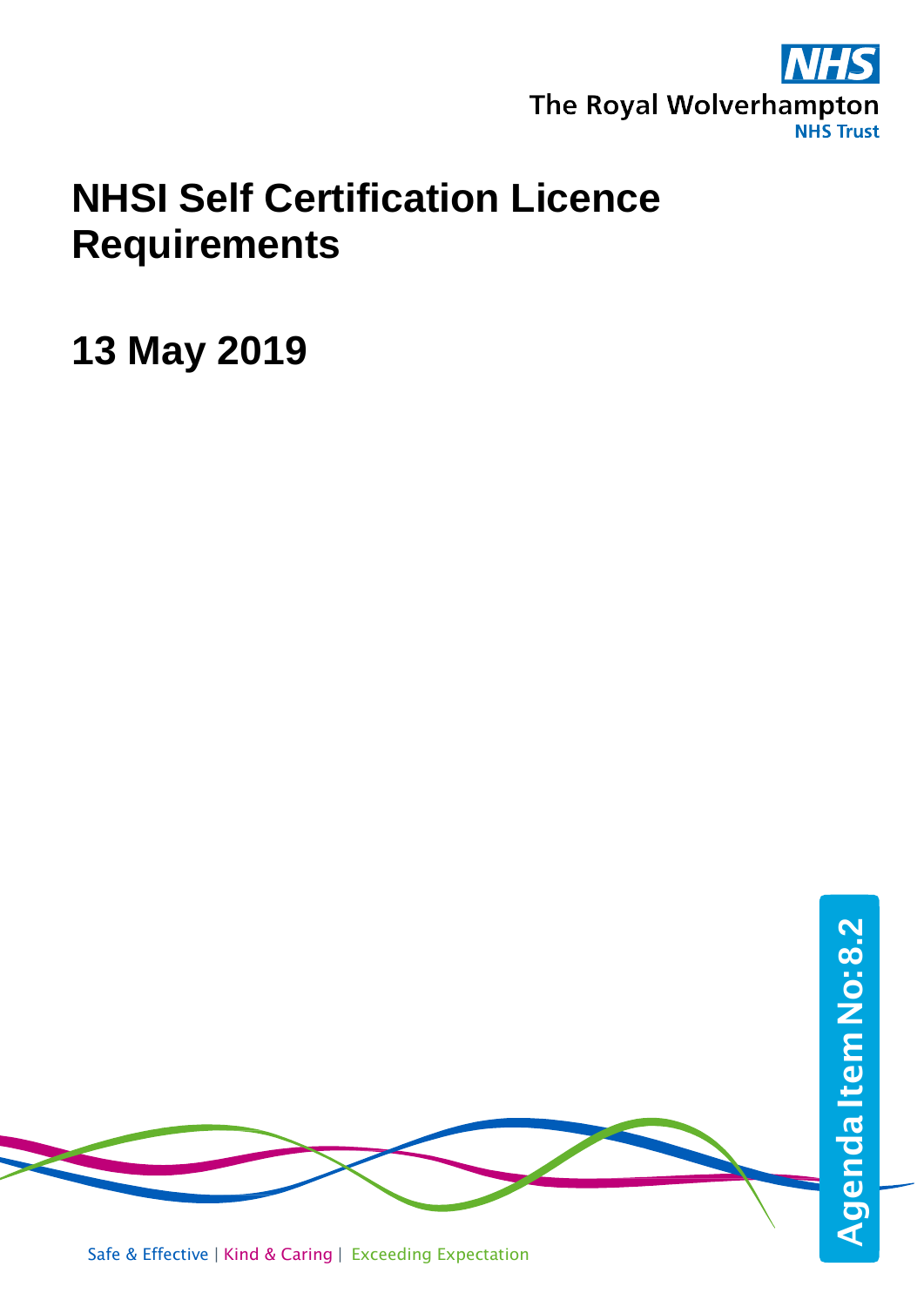The Royal Wolverhampton **NHS Trust** 

**Trust Board Report Meeting Date:** 13 May 2019 **Title:** NHSI Self Certification **Executive Summary:** This paper outlines the required process of self-certification for NHS Trusts for their license to operate. **Requested:** For the Board to review the updated evidence for self-assessment and to **Approve** The self-assessment declaration(s). **For the attention of the Board** This section requires a brief, focussed summary of the points of fact for the Board plus any/all of the following: **Assure** • The self-assessment update indicates that the Trust continues to meet the declaration requirements. Advise • There remain areas of planned work for future delivery. Alert • No areas of immediate high risk have been identified. **Author + Contact**  Kevin Stringer Chief Financial Officer<br>Tel 01902 695954 Email kevin stringer@r Email kevin.stringer@nhs.net **Links to Trust Objectives** 1. Create a culture of compassion, safety and quality 2. Proactively seek opportunities to develop our services 3. To have an effective and well integrated local health and care system that operates efficiently 4. Attract, retain and develop our staff, and improve employee engagement 5. Maintain financial health – Appropriate investment to patient services 6. Be in the top 25% of all key performance indicators **Implications:** None **CQC Domains Safe:** patients, staff and the public are protected from abuse and avoidable harm. **Effective:** care, treatment and support achieves good outcomes, helping people maintain quality of life and is based on the best available evidence. **Caring:** staff involve and treat everyone with compassion, kindness, dignity and respect. **Responsive:** services are organised so that they meet people's needs. **Well-led:** the leadership, management and governance of the organisation make sure it's providing high-quality care that's based around individual needs, that it encourages learning and innovation, and that it promotes an open and fair culture. No implications identified.

**Action** 

**Details:**

**Strategic** 

**Resource** 

|                                                | <b>OITO:</b> 001 11000 ard organicus ou that they moot poople o hoode.<br>Well-led: the leadership, management and governance of the organisation make<br>sure it's providing high-quality care that's based around individual needs, that it<br>encourages learning and innovation, and that it promotes an open and fair culture.                                      |  |  |  |  |
|------------------------------------------------|--------------------------------------------------------------------------------------------------------------------------------------------------------------------------------------------------------------------------------------------------------------------------------------------------------------------------------------------------------------------------|--|--|--|--|
| <b>Equality and</b><br><b>Diversity Impact</b> | No implications identified.                                                                                                                                                                                                                                                                                                                                              |  |  |  |  |
| <b>Risks: BAF/TRR</b>                          | No new or changed risks identified.                                                                                                                                                                                                                                                                                                                                      |  |  |  |  |
| <b>Public or Private:</b>                      | Public                                                                                                                                                                                                                                                                                                                                                                   |  |  |  |  |
| <b>Other formal</b><br>bodies involved:        | None                                                                                                                                                                                                                                                                                                                                                                     |  |  |  |  |
| <b>References</b>                              | NHS Provider License February 2013<br>The NHS foundation trust code of governance (July 2014)<br>The well led framework for governance reviews (last updated June 2017)<br>Single Oversight Framework (last updated November 2017)<br>Self-certification: guidance for NHS foundation trust and NHS trusts (updated March<br>2019)                                       |  |  |  |  |
| <b>NHS</b><br><b>Constitution:</b>             | In determining this matter, the Board should have regard to the Core principles<br>contained in the Constitution of:<br>Equality of treatment and access to services<br>High standards of excellence and professionalism<br>$\bullet$<br>Service user preferences<br>Cross community working<br><b>Best Value</b><br>Accountability through local influence and scrutiny |  |  |  |  |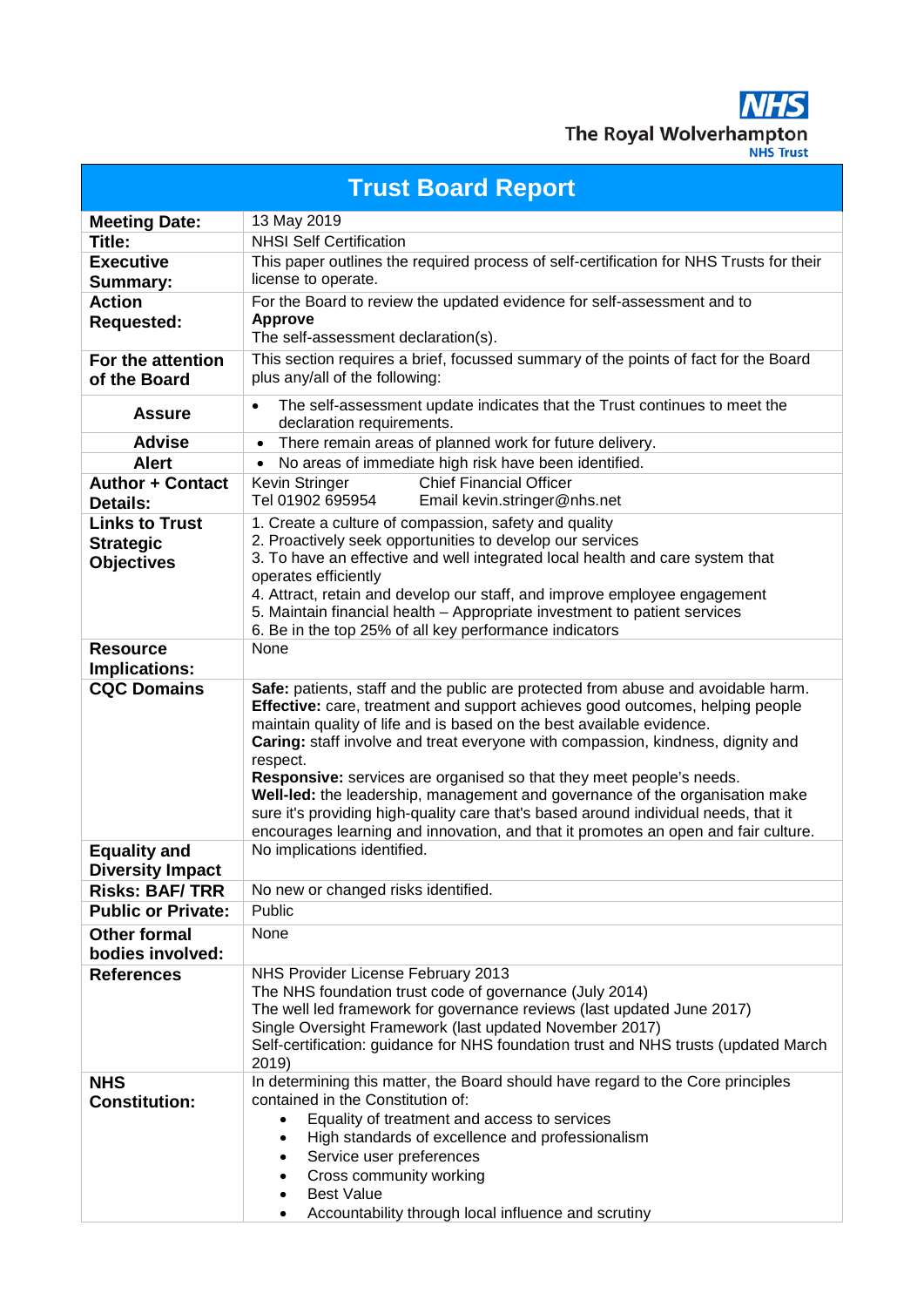|                | <b>Report Details</b>                                                                                                                                                                                                                                                                                                                                                     |  |  |  |
|----------------|---------------------------------------------------------------------------------------------------------------------------------------------------------------------------------------------------------------------------------------------------------------------------------------------------------------------------------------------------------------------------|--|--|--|
| $\mathbf{1}$   | <b>Introduction</b>                                                                                                                                                                                                                                                                                                                                                       |  |  |  |
|                | Prior to the merger of Monitor and TDA each Foundation Trust was required to self-certify<br>against their license terms. From 2017 NHSI now require all NHS Trusts to make a<br>declaration following the instruction from the Secretary of State for Health. This<br>Declaration is based on an update of the declaration review made in June 2018.                     |  |  |  |
|                | The two conditions against which Trusts are required to comply are:                                                                                                                                                                                                                                                                                                       |  |  |  |
|                | Condition $1 - G6(3)$<br>The Board takes precautions necessary to comply with the license, NHS Act and NHS<br>Constitution. The Trust Board has previously approved the declaration against Condition<br>G6 for 2018 and is required to self-declare before the 31 May 2019.                                                                                              |  |  |  |
|                | Condition $2 - FT4$ (8)<br>Providers must certify compliance with governance standards and objectives. This is the<br>second condition where the declaration has to be agreed and made by the Trust. The<br>Trust Board has previously approved the declaration against Condition FT4 for 2018 and is<br>required to self-declare before the end of June 2019.            |  |  |  |
| $\overline{2}$ | <b>Requirements</b>                                                                                                                                                                                                                                                                                                                                                       |  |  |  |
|                | Trusts are required to make two submissions for their Trust Board's approval:                                                                                                                                                                                                                                                                                             |  |  |  |
|                | 1. By the 31st May 2019 each Trust is required gain Board approval for self-certification<br>against G6 (3). This was done in May 2018.                                                                                                                                                                                                                                   |  |  |  |
|                | By the 30th June 2019 a further declaration for FT4 (8) is required to be approved by<br>2.<br>the Board. This was done in June 2018.                                                                                                                                                                                                                                     |  |  |  |
|                | Both declarations must be published on the Trust's webpage by 30th June 2018.<br>There is no requirement for any return to NHSI nor to provide any information with the<br>submission however random audits will be undertaken by NHSI for Trusts to demonstrate<br>their evidence of compliance. Further evidence will be added to the document as it is<br>established. |  |  |  |
|                | The NHSI guidance on self-certification was updated in March 2019.                                                                                                                                                                                                                                                                                                        |  |  |  |
| 3              | <b>Summary</b>                                                                                                                                                                                                                                                                                                                                                            |  |  |  |
|                | The Board is asked to consider the attached declarations against each condition and<br>obligation and approve for the Trust to declare compliance with our license conditions.                                                                                                                                                                                            |  |  |  |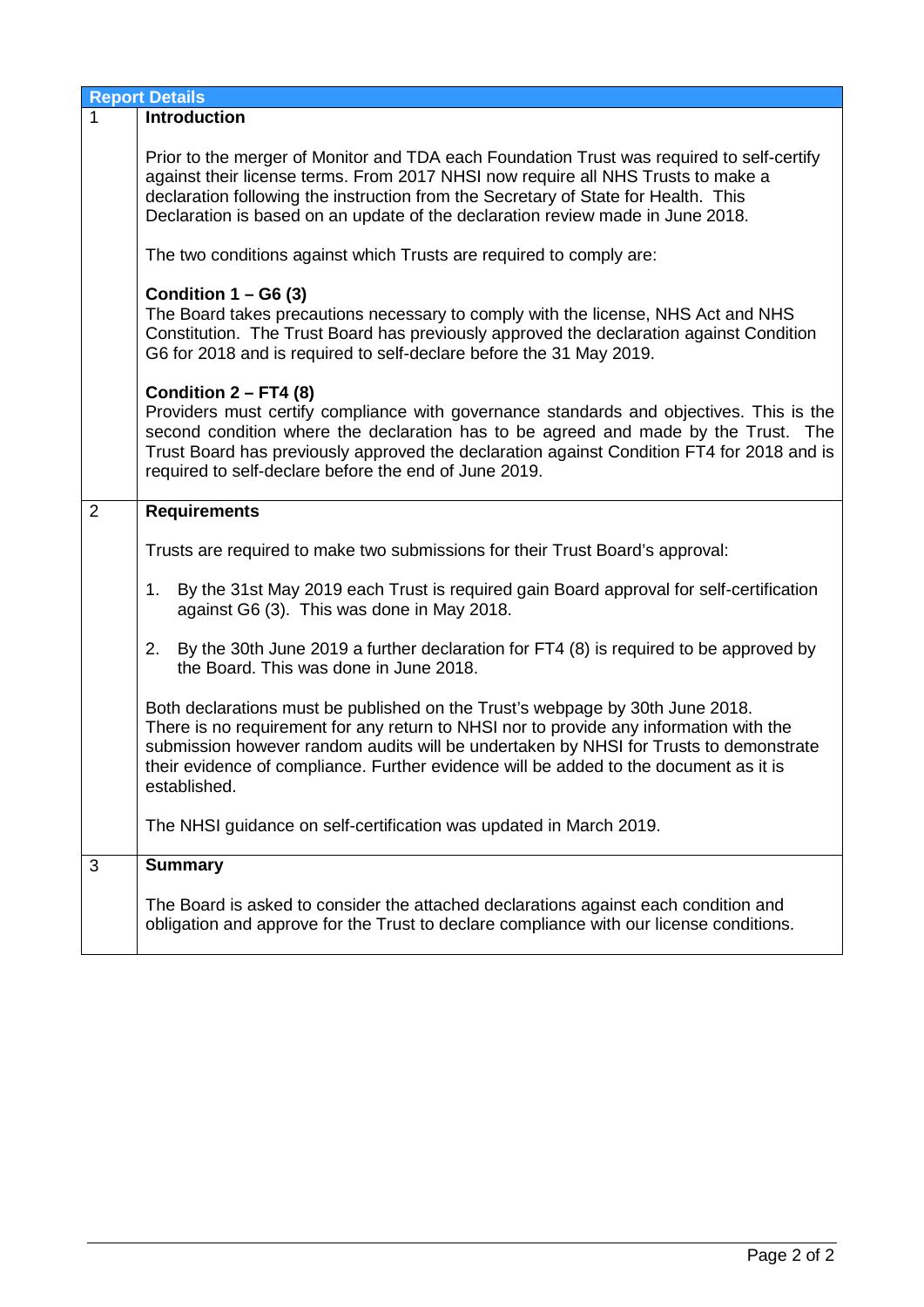|              |                                                                                                                                                                                                                                                                                                                                                                                                                                                                                                                                                                                                                             | licence                                                                                                                                                                                                                                                                                                                                                 |                       |
|--------------|-----------------------------------------------------------------------------------------------------------------------------------------------------------------------------------------------------------------------------------------------------------------------------------------------------------------------------------------------------------------------------------------------------------------------------------------------------------------------------------------------------------------------------------------------------------------------------------------------------------------------------|---------------------------------------------------------------------------------------------------------------------------------------------------------------------------------------------------------------------------------------------------------------------------------------------------------------------------------------------------------|-----------------------|
|              | option). Explanatory information should be provided where required.                                                                                                                                                                                                                                                                                                                                                                                                                                                                                                                                                         | The board are required to respond "Confirmed" or "Not confirmed" to the following statements (please select 'not confirmed' if confirming another                                                                                                                                                                                                       |                       |
| 1&2          |                                                                                                                                                                                                                                                                                                                                                                                                                                                                                                                                                                                                                             | General condition 6 - Systems for compliance with licence conditions (FTs and NHS trusts)                                                                                                                                                                                                                                                               |                       |
| $\mathbf{1}$ | Acts and have had regard to the NHS Constitution.                                                                                                                                                                                                                                                                                                                                                                                                                                                                                                                                                                           | Following a review for the purpose of paragraph 2(b) of licence condition G6, the Directors of the Licensee are Confirmed<br>satisfied that, in the Financial Year most recently ended, the Licensee took all such precautions as were<br>necessary in order to comply with the conditions of the licence, any requirements imposed on it under the NHS | OK                    |
| 3            |                                                                                                                                                                                                                                                                                                                                                                                                                                                                                                                                                                                                                             | Continuity of services condition 7 - Availability of Resources (FTs designated CRS only)<br>EITHER:                                                                                                                                                                                                                                                     |                       |
| 3a           | After making enquiries the Directors of the Licensee have a reasonable expectation that the Licensee will have<br>the Required Resources available to it after taking account distributions which might reasonably be expected<br>to be declared or paid for the period of 12 months referred to in this certificate.                                                                                                                                                                                                                                                                                                       | <b>Please Respond</b>                                                                                                                                                                                                                                                                                                                                   |                       |
| 3b           | After making enquiries the Directors of the Licensee have a reasonable expectation, subject to what is<br>explained below, that the Licensee will have the Required Resources available to it after taking into account in<br>particular (but without limitation) any distribution which might reasonably be expected to be declared or paid for<br>the period of 12 months referred to in this certificate. However, they would like to draw attention to the<br>following factors (as described in the text box below) which may cast doubt on the ability of the Licensee to<br>provide Commissioner Requested Services. | <b>Please Respond</b>                                                                                                                                                                                                                                                                                                                                   |                       |
| 3c           | it for the period of 12 months referred to in this certificate.                                                                                                                                                                                                                                                                                                                                                                                                                                                                                                                                                             | <b>OR</b><br>In the opinion of the Directors of the Licensee, the Licensee will not have the Required Resources available to                                                                                                                                                                                                                            | <b>Please Respond</b> |
|              | Directors are as follows:                                                                                                                                                                                                                                                                                                                                                                                                                                                                                                                                                                                                   | Statement of main factors taken into account in making the above declaration<br>In making the above declaration, the main factors which have been taken into account by the Board of                                                                                                                                                                    |                       |
|              |                                                                                                                                                                                                                                                                                                                                                                                                                                                                                                                                                                                                                             | [e.g. key risks to delivery of CRS, assets or subcontractors required to deliver CRS, etc.]<br>Signed on behalf of the board of directors, and, in the case of Foundation Trusts, having regard to the views of the governors                                                                                                                           |                       |
|              | Signature                                                                                                                                                                                                                                                                                                                                                                                                                                                                                                                                                                                                                   | Signature                                                                                                                                                                                                                                                                                                                                               |                       |
|              | Name Professor Steven Field                                                                                                                                                                                                                                                                                                                                                                                                                                                                                                                                                                                                 | Name David Loughton                                                                                                                                                                                                                                                                                                                                     |                       |
|              | <b>Capacity</b> Chair<br>Date                                                                                                                                                                                                                                                                                                                                                                                                                                                                                                                                                                                               | <b>Capacity Chief Executive</b><br>Date                                                                                                                                                                                                                                                                                                                 |                       |
|              |                                                                                                                                                                                                                                                                                                                                                                                                                                                                                                                                                                                                                             |                                                                                                                                                                                                                                                                                                                                                         |                       |
|              |                                                                                                                                                                                                                                                                                                                                                                                                                                                                                                                                                                                                                             | Further explanatory information should be provided below where the Board has been unable to confirm declarations under G6.                                                                                                                                                                                                                              |                       |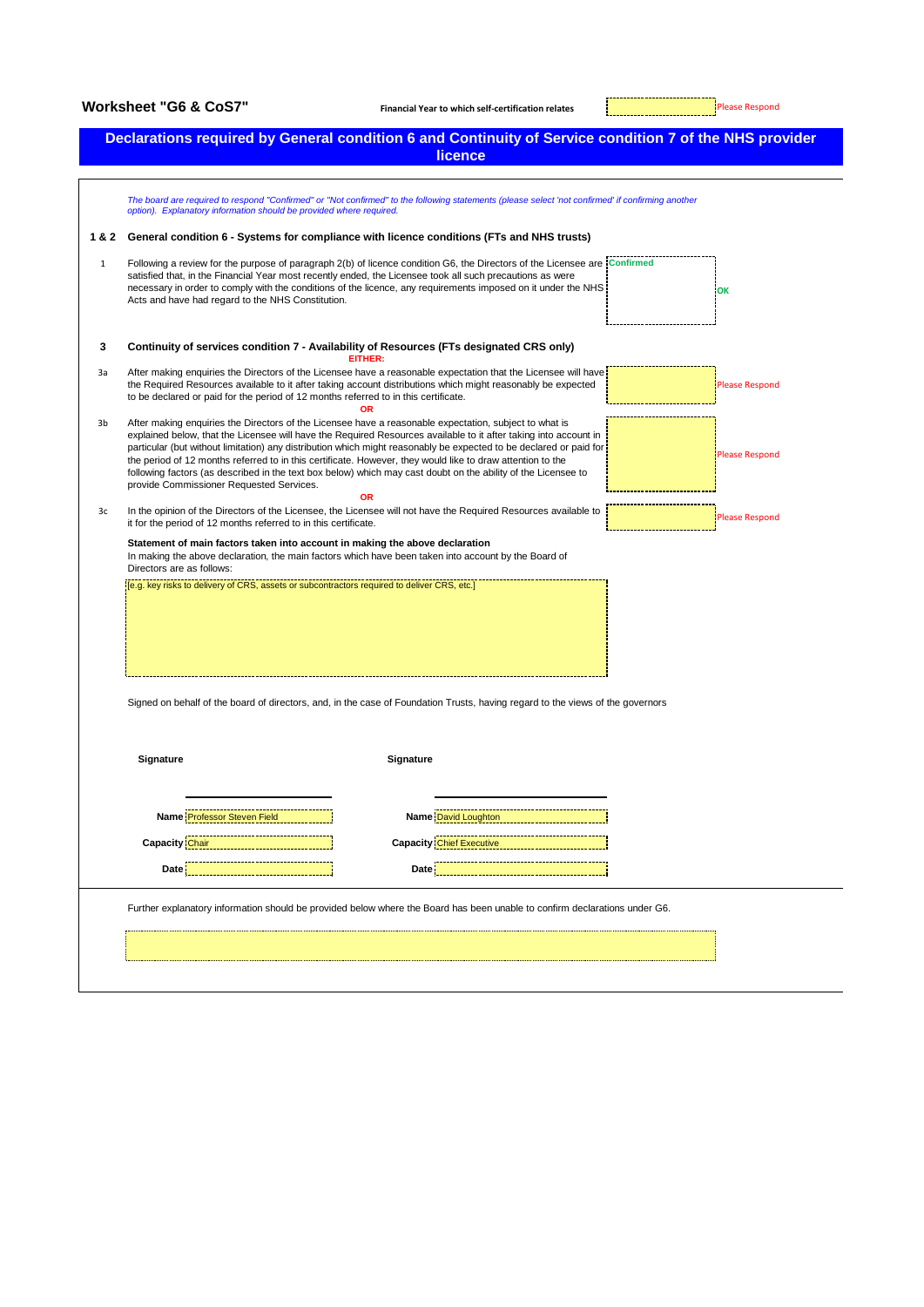## **Worksheet "FT4 declaration" Financial Year to which self-certification relates 2019/20**

## **Corporate Governance Statement (FTs and NHS trusts)**

|    | The Board are required to respond "Confirmed" or "Not confirmed" to the following statements, setting out any risks and mitigating actions planned for each one                                                                                                                                                                                                                                                                                                                                                                                                                                                                                                                                                                                                                                                                                                                                                                                                                                                                                                                                                                                                                                                                                                                                                                                                                                                       |                  |                                                                                                                                                                                                                                                                                                                                                                                                                                                                                                                                                                                                                                                                                                                                                                                                                                                                                                                                                                                                                                |
|----|-----------------------------------------------------------------------------------------------------------------------------------------------------------------------------------------------------------------------------------------------------------------------------------------------------------------------------------------------------------------------------------------------------------------------------------------------------------------------------------------------------------------------------------------------------------------------------------------------------------------------------------------------------------------------------------------------------------------------------------------------------------------------------------------------------------------------------------------------------------------------------------------------------------------------------------------------------------------------------------------------------------------------------------------------------------------------------------------------------------------------------------------------------------------------------------------------------------------------------------------------------------------------------------------------------------------------------------------------------------------------------------------------------------------------|------------------|--------------------------------------------------------------------------------------------------------------------------------------------------------------------------------------------------------------------------------------------------------------------------------------------------------------------------------------------------------------------------------------------------------------------------------------------------------------------------------------------------------------------------------------------------------------------------------------------------------------------------------------------------------------------------------------------------------------------------------------------------------------------------------------------------------------------------------------------------------------------------------------------------------------------------------------------------------------------------------------------------------------------------------|
|    | <b>Corporate Governance Statement</b>                                                                                                                                                                                                                                                                                                                                                                                                                                                                                                                                                                                                                                                                                                                                                                                                                                                                                                                                                                                                                                                                                                                                                                                                                                                                                                                                                                                 | Response         | <b>Risks and Mitigating actions</b>                                                                                                                                                                                                                                                                                                                                                                                                                                                                                                                                                                                                                                                                                                                                                                                                                                                                                                                                                                                            |
| -1 | The Board is satisfied that the Licensee applies those principles, systems and standards of good corporate<br>governance which reasonably would be regarded as appropriate for a supplier of health care services to the<br>NHS.                                                                                                                                                                                                                                                                                                                                                                                                                                                                                                                                                                                                                                                                                                                                                                                                                                                                                                                                                                                                                                                                                                                                                                                      | <b>Confirmed</b> | The Trust has had no conditions imposed upon it preventing it from discharging its statutory responsibilities. The Trust was assessed<br>as good in its CQC well led review.                                                                                                                                                                                                                                                                                                                                                                                                                                                                                                                                                                                                                                                                                                                                                                                                                                                   |
|    | The Board has regard to such guidance on good corporate governance as may be issued by NHS Improvement<br>from time to time                                                                                                                                                                                                                                                                                                                                                                                                                                                                                                                                                                                                                                                                                                                                                                                                                                                                                                                                                                                                                                                                                                                                                                                                                                                                                           | <b>Confirmed</b> | The Board takes account of all appropriate guidance. Standing Orders and Standing Financial Instructions have been reviewed and<br>updated. The Audit Committee has reviewed best practice in the HFMA Audit Committee handbook and taken any action as<br>appropriate.                                                                                                                                                                                                                                                                                                                                                                                                                                                                                                                                                                                                                                                                                                                                                        |
|    | The Board is satisfied that the Licensee has established and implements:<br>(a) Effective board and committee structures;<br>(b) Clear responsibilities for its Board, for committees reporting to the Board and for staff reporting to the Board<br>and those committees; and<br>(c) Clear reporting lines and accountabilities throughout its organisation.                                                                                                                                                                                                                                                                                                                                                                                                                                                                                                                                                                                                                                                                                                                                                                                                                                                                                                                                                                                                                                                         | <b>Confirmed</b> | The Board has clear Terms of Reference as detailed in the Trust's Standing Orders. Each of the Sub-Committees has agreed Terms<br>of Reference which are regularly reviewed and each Sub-Committee has a NED chair with NEDs being in the majority in each<br>Committee. The NHS Constitution is considered against each report/paper presented to the Board and its Sub-Committees. Each<br>Sub-Committee monitors compliance against contractual requirements and provides assurance to the Board with identification of risk<br>and mitigation. There are clear responsibilities for Board and Sub-Committees in place with Chairs of Sub-Committees writing regular<br>clear reports (Highlighting key risks/mitigations) as well as minutes of the meetings being received once approved. There are clear<br>reporting lines throughout the organisation with a clear structure in place.                                                                                                                                 |
|    | The Board is satisfied that the Licensee has established and effectively implements systems and/or processes:<br>(a) To ensure compliance with the Licensee's duty to operate efficiently, economically and effectively;<br>(b) For timely and effective scrutiny and oversight by the Board of the Licensee's operations;<br>(c) To ensure compliance with health care standards binding on the Licensee including but not restricted to<br>standards specified by the Secretary of State, the Care Quality Commission, the NHS Commissioning Board and<br>statutory regulators of health care professions;<br>(d) For effective financial decision-making, management and control (including but not restricted to appropriate<br>systems and/or processes to ensure the Licensee's ability to continue as a going concern);<br>(e) To obtain and disseminate accurate, comprehensive, timely and up to date information for Board and<br>Committee decision-making;<br>(f) To identify and manage (including but not restricted to manage through forward plans) material risks to<br>compliance with the Conditions of its Licence;<br>(g) To generate and monitor delivery of business plans (including any changes to such plans) and to receive<br>internal and where appropriate external assurance on such plans and their delivery; and<br>(h) To ensure compliance with all applicable legal requirements. | <b>Confirmed</b> | The Board is satisfied that:(a) The Trust operates efficiently, economically and effectively and has received an unqualified value for<br>money opinion from its External Auditors (b) Timely and effective operational reports are received and dealt with through the Trust's<br>Sub-Committee structure. (c) The Trust is compliant to the various standards and has no restrictions applied by any of these<br>regulators. (d) The Trust remains a going concern and this is confirmed by External Audit. (e) Timely, upto date, comprehensive<br>information is received by itself and the Sub-Committees. (f) There is a clear Board Assurance Framework and Trust Risk Register in<br>place to identify and manage material risks and compliance. (g) There is regular, timely and comprehensive information on its<br>business plans and contracts. The internal audit provider is external to the Trust and has an annual plan which is reported to the<br>Audit Committee. (h) Complies with its legal requirements. |